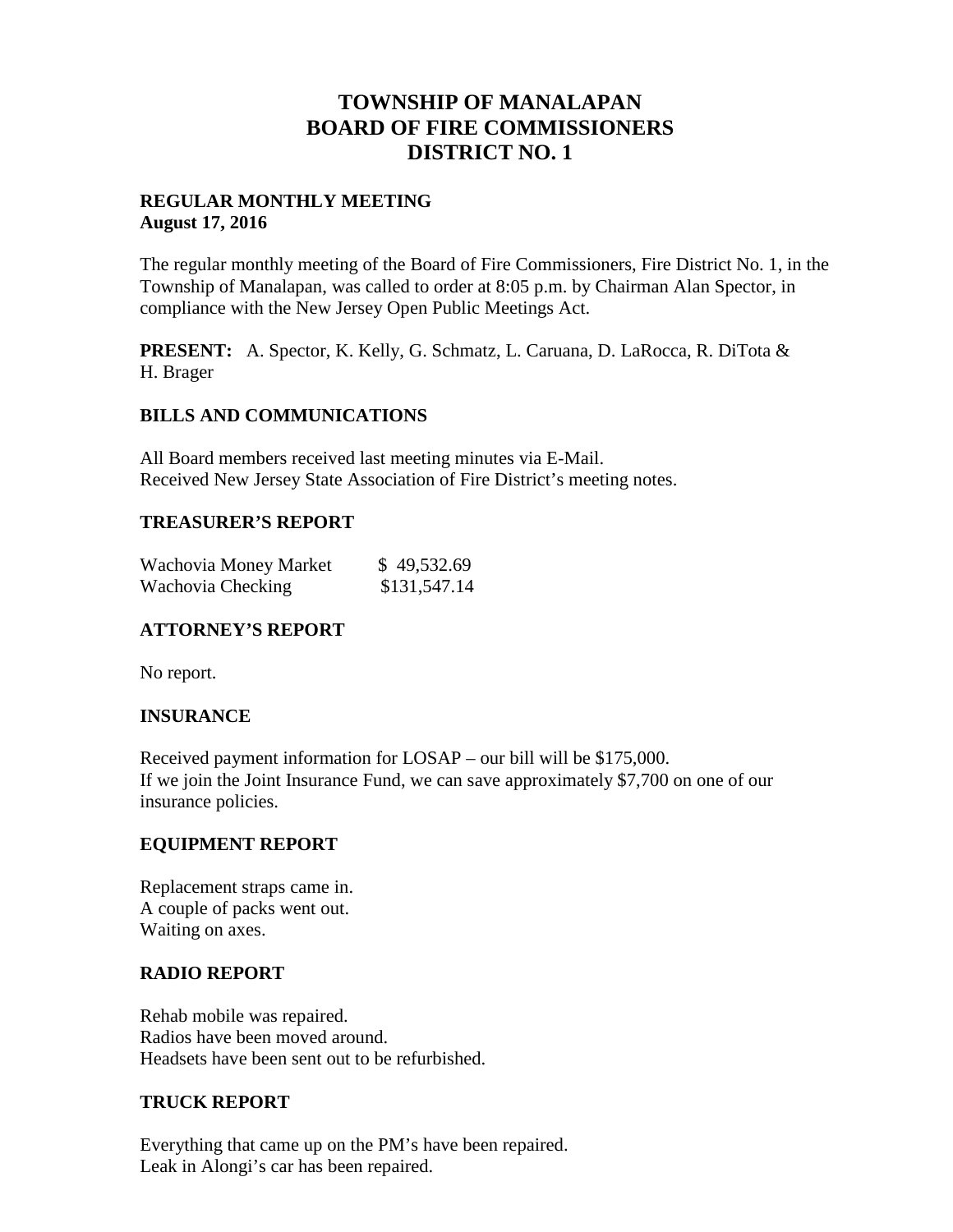Battery in rehab is not working. Curtains for rehab were received.

# **CHIEF'S REPORT**

Chief DiTota's vehicle came in and he thanked the Commissioners.

# **ASSOCIATION REPORT**

Still waiting for a response from Doors Inc. There was a mark left on the meeting room floor after the last event.

# **TRUSTEES' REPORT**

No report.

# **OLD BUSINESS**

See attached.

# **NEW BUSINESS**

Commissioner Schmatz made a motion to pay all vouchers; this was seconded by Commissioner LaRocca. All voted aye.

Commissioner Schmatz made a motion for \$800 to replace 2 chargers for the thermal imaging cameras; this was seconded by Commissioner LaRocca. All voted aye.

Commissioner LaRocca made a motion not to exceed \$7,000 for the lights and siren to be installed on the new Chief's vehicle; this was seconded by Commissioner Kelly. Commissioners Spector, Schmatz, Caruana & LaRocca voted aye; Commissioner Kelly abstained.

Commissioner Spector made a motion not to exceed \$3,500 to have Industrial Appraisal do our equipment and inventory appraisal; this was seconded by Commissioner Kelly. All voted aye.

Meeting opened to the public at 8:46 P.M.

A motion was made by Commissioner Spector to adjourn; it was seconded by Commissioner Kelly and all voted aye.

Meeting adjourned at 8:48 P.M.

Respectfully submitted, Kenneth Kelly, Clerk